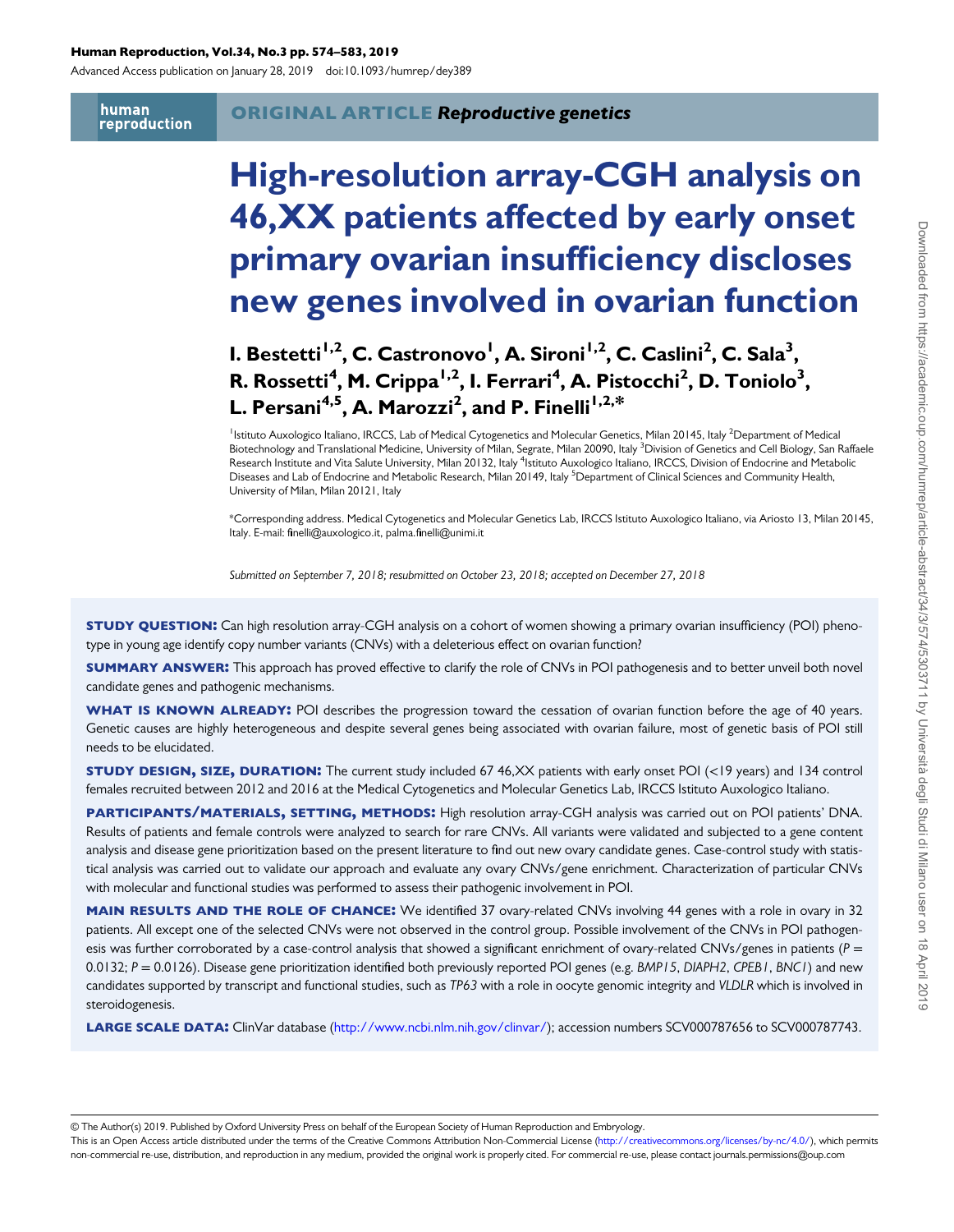LIMITATIONS, REASONS FOR CAUTION: This is a descriptive analysis for almost all of the CNVs identified. Inheritance studies of CNVs in some non-familial sporadic cases was not performed as the parents' DNA samples were not available. Addionally, RT-qPCR analyses were carried out in few cases as RNA samples were not always available and the genes were not expressed in blood.

WIDER IMPLICATIONS OF THE FINDINGS: Our array-CGH screening turned out to be efficient in identifying different CNVs possibly implicated in disease onset, thus supporting the extremely wide genetic heterogeneity of POI. Since almost 50% of cases are negative rare ovary-related CNVs, array-CGH together with next generation sequencing might represent the most suitable approach to obtain a comprehensive genetic characterization of POI patients.

STUDY FUNDING/COMPETING INTEREST(S): Supported by Italian Ministry of Health grants 'Ricerca Corrente' (08C203\_2012) and 'Ricerca Finalizzata' (GR-2011-02351636, BIOEFFECT) to IRCCS Istituto Auxologico Italiano.

Key words: primary ovarian insufficiency / array-CGH / ovarian dysgenesis / TP63 / VLDLR

## Introduction

Primary ovarian insufficiency (POI) is a heterogeneous group of disorders whose incidence increases with increasing age (1:10,000 women by age 20, and 1:100 by age 40) ([Goswami and Conway,](#page-8-0) [2005\)](#page-8-0). POI describes the progression toward the cessation of ovarian function and can occur as either primary (PA) or secondary amenorrhea (SA), in syndromic or non-syndromic phenotypes [\(Rossetti](#page-9-0) et al., 2017). While PA represents the most severe manifestation of the disorder, characterized by absent pubertal development and/or ovarian dysgenesis (OD), SA is generally associated with milder phenotypes with a post-pubertal onset ([Beck-Peccoz](#page-8-0) [and Persani, 2006](#page-8-0); [Cox and Liu, 2014\)](#page-8-0). Genetic causes are highly heterogeneous and might explain at least some of the sporadic idiopathic cases, which comprise 50–90% of cases [\(Chapman](#page-8-0) et al., [2015\)](#page-8-0). Both numerical and structural chromosomal anomalies of which Turner's syndrome (45,X) is the most frequent, as well as 46,XX non-syndromic patients' genomic alterations have been so far reported as causative of POI ([Fonseca](#page-8-0) et al., 2015; [Laissue,](#page-9-0) [2015;](#page-9-0) [Huhtaniemi](#page-8-0) et al., 2018).

Recently, thanks to genome-wide investigation based on both singlenucleotide polymorphism array and array comparative genomic hybridization (array-CGH) technologies, several X-linked and autosomal copy number variants (CNVs) affecting loci with a possible role in female fertility have been identified ([Aboura](#page-8-0) et al., 2009; [Dudding](#page-8-0) et al.[, 2010;](#page-8-0) Ledig et al.[, 2010;](#page-9-0) [Quilter](#page-9-0) et al., 2010; [Knauff](#page-9-0) et al., 2011; Zhen et al.[, 2013;](#page-9-0) [Castronovo](#page-8-0) et al., 2014). A few high resolution studies have analyzed small groups of 46,XX non-syndromic POI patients, either phenotypically mixed (i.e. PA, SA and infertile patients) [\(McGuire](#page-9-0) et al., 2011; [Norling](#page-9-0) et al., 2014; Jaillard et al.[, 2016\)](#page-9-0) or homogeneously affected by early menopause (Tsuiko et al.[, 2016\)](#page-9-0). Besides genes already known to be involved in POI pathogenesis, other novel genes with an important role in ovarian development have been identified and proposed as candidates. However, the low detection rate («50%) suggests that most of the genetic basis of POI still needs to be elucidated, possibly by a complementary high throughput genome-wide approach such as whole exome sequencing ([Tsuiko](#page-9-0) et al.[, 2016\)](#page-9-0). In addition, the extreme degree of genetic heterogeneity as well as the presence of multiple rare rearrangements/single nucleotide variants carried by single individuals [\(McGuire](#page-9-0) et al., 2011; [Norling](#page-9-0) et al.[, 2014](#page-9-0); [Tsuiko](#page-9-0) et al., 2016) seem to be constant features of POI genetic architecture.

Here, we performed the first high resolution array-CGH-based case-control investigation on a cohort of young 46,XX patients (POI onset <19 years) homogeneously affected by PA and/or OD to identify genetic defects caused by highly penetrant variants with an earlier deleterious effect on ovarian function. This approach has proved effective to clarify the role of CNVs in POI pathogenesis and to better unveil both novel candidate genes and pathogenic mechanisms.

## Materials and Methods

### Study design

A cohort of 46,XX patients affected by severe primary ovarian insufficiency was collected and screened by high resolution array-CGH analysis to identify novel ovary-related genes involved in the POI phenotype, which were then analyzed by disease gene prioritization to highlight the most likely candidates. To validate our approach, a case-control study using a cohort of fertile females was also carried out and the pathogenic effect of some identified CNVs containing candidate genes was further investigated at the genomic and transcript level (Fig. 1).



Figure 1 Flowchart of the study design.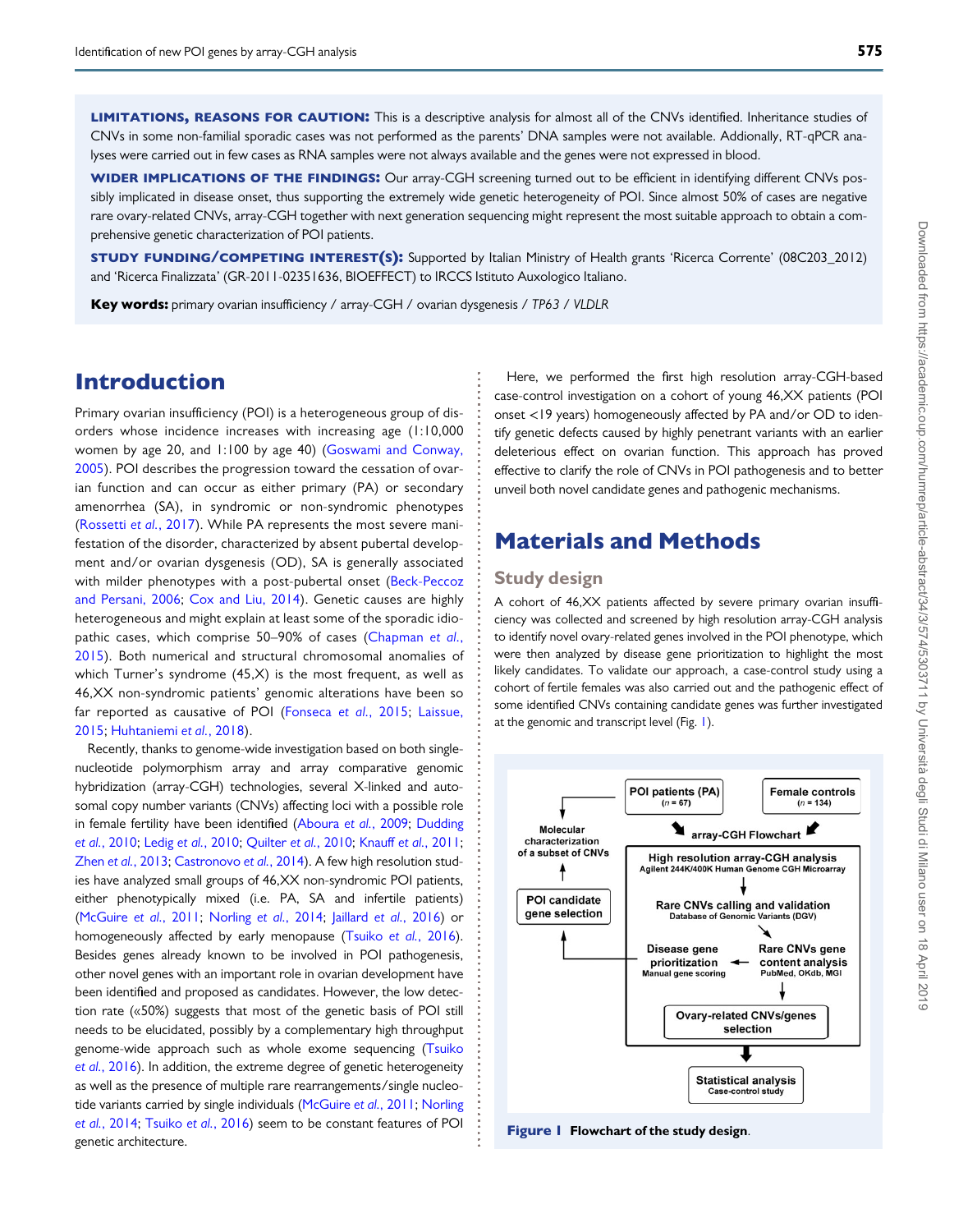### <span id="page-2-0"></span>Ethical approval

Written informed consent to the research investigation, approved by the Ethical Clinical Research Committees of IRCCS Istituto Auxologico Italiano and of San Raffaele Research Institute, was obtained from either the adult patients or parents of underage patients.

### Patients and controls

There were 67 Caucasian patients affected by POI, mean age  $19.2 \pm 7.3$ years (median: 16 years), were enrolled from July 2011 to December 2014. The patients were referred and gave their informed consent to the study at the Division of Endocrine and Metabolic Diseases of Istituto Auxologico Italiano and at the Division of Genetics and Cell Biology of San Raffaele Research Institute in Milan. The inclusion criteria were 46,XX karyotype, primary amenorrhea (61 patients) or very early secondary amenorrhea (6 patients) occurring immediately after menarche. Mean age at diagnosis was 15.1  $\pm$  1.7 years and the hormone levels in the analyzed patients were in the postmenopausal range (FSH > 40 UI/l and estradiol <30 pg/ml). All included patients were phenotypically normal and considered idiopathic because they did not have any POI-related conditions such as ovarian surgery or previous chemo- or radio-therapy (Supplementary Table SI). Patients cohort included 35 sporadic (52.23%), and 25 familial (37.31%) POI cases; clinical details are reported in Supplementary Table SI.

The control cohort, selected from our in-house array-CGH data of healthy individuals, consisted of 134 healthy Caucasian women with a normal karyotype, who had given birth to at least one child, and with a mean age of  $46.5 \pm 10.4$  years.

## Array-CGH analysis, CNV classification and validation

The genome scan was performed using the Human Genome CGH Microarray Kits 1  $\times$  244 K (9 patients) and 2  $\times$  400 K (58 patients), according to the manufacturer's instructions (Agilent Technologies, Santa Clara, CA, USA). Data were extracted and analyzed for copy number changes using Agilent CytoGenomics v.3.0 (Agilent Technologies). CNV classification was performed according to the Database of Genomic Variants (DGV) [\(http://projects.tcag.ca/variation/,](http://projects.tcag.ca/variation/) release March 2016) to exclude common polymorphic CNVs with a frequency >1% in healthy controls. To confirm the actual rarity of the CNVs identified in POI patients, in-house array-CGH results were drawn for the female controls previously analyzed with 244 K ( $n = 71$ ) and 400 K ( $n = 63$ ) platforms. CNVs detected by ≤5 probes or with an unknown inheritance were validated by means of real-time quantitative PCR (qPCR) or Long-Range PCR (LR-PCR). Specifically, qPCR was performed on gDNA using SYBR Green methodology (Thermo Fisher Scientific, Waltham, MA, USA) and data were analyzed through the 2<sup>-ΔΔCt</sup> method [\(Livak and Schmittgen, 2001\)](#page-9-0). LR-PCR with specific primers able to amplify the aberrations breakpoints was carried out using TaKaRa LA Taq<sup>TM</sup> kit (TaKaRa, JP). PCR products were sequenced using the BigDye® Terminator v3.1 Cycle Sequencing Kit (Thermo Fisher Scientific). Electropherograms obtained were analyzed using ChromasPro 1.5 software (Technelysium Pty Ltd., Tewantin QLD, Australia). A full list of primers is available upon request.

### Ovarian CNVs selection and classification

In order to pick out CNVs with a putative role in POI etiology, the rare CNVs identified in patients and controls were assessed for gene content and compared with similar already reported CNVs using public databases such as ISCA (<https://www.clinicalgenome.org/>, update November 2012), and DECIPHER v9.10 [\(http://www.sanger.ac.uk/PostGenomics/](http://www.sanger.ac.uk/PostGenomics/decipher/)

[decipher/](http://www.sanger.ac.uk/PostGenomics/decipher/), last accessed March 2017). Genes involved in rare CNVs were analyzed in both patients and controls according to the following features: (i) expression and function in ovary, (ii) association with POI in humans and (iii) presence of animal models. A positive feedback in at least one out of three evaluated features classified the genes and relative CNVs as ovary-related. Ovarian Kaleidoscope Database (OKdb, [http://okdb.](http://okdb.appliedbioinfo.net) [appliedbioinfo.net,](http://okdb.appliedbioinfo.net) last accessed July 2017) was consulted for expression, function, and reported variants, and Mouse Genome Informatics database (MGI, <http://www.informatics.jax.org/>, last accessed July 2017) was investigated to evaluate the presence of infertile or subfertile animal models.

## Prioritization strategy

To identify the top POI candidates, we applied a prioritization strategy by scoring the genes as reported in Table I. Based on final ranking [1-8], the genes were classified as 'low score' [1–3], or 'high score' [4–8] genes. This approach was applied to both patients and controls.

### Statistical analyses

Statistical analyses for the case-control study were performed by online  $2 \times 2$  contingency table [\(www.vassarstats.net/odds2x2.html\)](http://www.vassarstats.net/odds2x2.html) for Pearson's Chi-square test (Chi-q) and R.3.1.0 software for Wilcoxon rank sum test. Chi-q was used to investigate significant differences between patients and controls in the number of individuals having either rare CNVs or ovaryrelated rare CNVs. Wilcoxon rank sum test was used to evaluate a relation between CNVs and POI disease. In detail, the total number of: (i) rare CNVs, (ii) ovary-related rare CNVs (total number, duplications and deletions) and (iii) common susceptibility variants were compared between patients and controls. Wilcoxon rank sum test was used to match the number of: (i) ovary-related genes [score 1–8], (ii) high score genes [4–8] and (iii) low score genes [1–3]. Data used for statistical analyses are reported in Supplementary Table SII. Identical rearrangements found in

#### Table I Criteria used for gene POI association score assessment.

#### ........................................................................................ Total score [0–8]

#### Expression and Function in ovary [score 0–3]

- 0 nothing reported related to ovary
- 1 gene expressed during oocyte/follicle development in animals<sup>a</sup>
- 2 gene with a known ovarian function
- 3 gene with more clarified ovarian function

#### Association to POI in humans [0–3]

- 0 never associated to POI
- 1 Reported in 1 or 2 patients with fertility defects or POI
- 2 Reported in more than 2 patients with POI
- 3 OMIM disease gene for POI

#### Animal model [0–1]

- 0 No infertile or subfertile animal models
- 1 Presence of infertile or subfertile animal models

#### Literature ovary-related [0–1]

- 0 Less than 5 articles related to ovarian function/POI
- 1 More than 5 articles related to ovarian function/POI

<sup>&</sup>lt;sup>a</sup> Expression evaluated based on published articles or expression data from Ovarian Kaleidoscope Database ([http://okdb.appliedbioinfo.net\)](http://okdb.appliedbioinfo.net).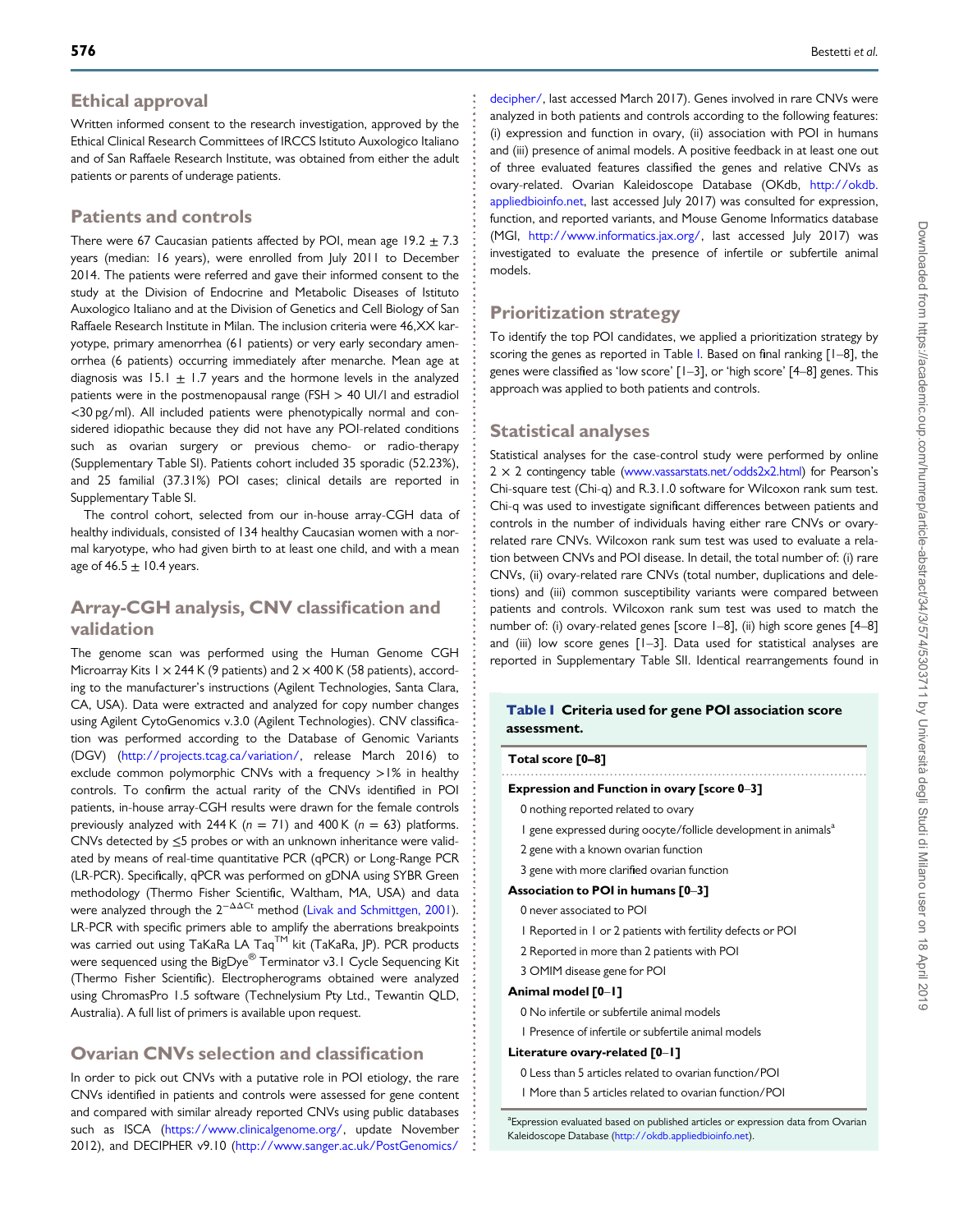familial cases were counted as one. A P-value <0.05 assigned a statistically significant test.

### Gene expression analysis, CNVs molecular characterizations, and luciferase assay

Transcriptional expression of ovary-related genes was evaluated on RNA from (i) adult ovary (Human Ovary Poly A+ RNA, Clontech), (ii) fetus (Human Fetus, Whole Poly A+ RNA, Clontech) and (iii) peripheral blood. cDNAs from each tissue were obtained with the High Capacity cDNA Reverse Transcription Kit (Thermo Fisher Scientific) using 500 ng of RNAs. PCR reactions were performed using the AmpliTaq Gold<sup>®</sup> kit (Thermo Fisher Scientific).

For genomic characterizations of CNVs involving TP63 and VLDLR, specific primers to amplify duplication/deletion breakpoints were designed for LR-PCR reactions (TaKaRa LA Taq<sup>TM</sup>) and sequencing; qPCR on gDNA was carried out with SYBR-Green technology (Thermo Fisher Scientific) for SYCE1 rearrangements. RT-qPCR reactions for TP63, VLDLR and DIAPH2 were performed using the TaqMan method with three housekeeping genes as normalizers (TBP, GUSB, and RPLP0) (Supplementary Table SIII). The  $2^{-\Delta\Delta Ct}$  method was applied.

For CNVs position effect assessment using luciferase assays, we selected both CNVs adjacent to genes with a high POI association score and CNVs present in patients whose mRNA was available for further validations. The only variant that met these conditions was the 9p24.2 CNV (VLDLR) on POI-44. To characterize the regulatory activity of the predicted ENCODE elements (Ernst et al.[, 2011](#page-8-0)), several firefly luciferase reporter plasmids were constructed by cloning 11 DNA fragments (BgllI restriction sites) into the pGL3 promoter plasmid (Promega, USA). To characterize the activity of the fragment INS-BglII on the VLDLR promoter, a firefly luciferase reporter plasmid was constructed by subcloning the promoter from positions −1000 to +100 (HindIII restriction sites) into the promoterless pGL3-Basic (Promega). The fragment INS-BglII was then subcloned upstream of the VLDLR promoter through BglII restriction sites. Constructs were transfected on both COV434 granulosa cells and HeLa using Fugene (Invitrogen) according to the manufacturer's instructions. After treating for 16 h, cell lysates obtained with Passive Lysis Buffer 1X (Promega) were centrifuged and the supernatants were then assayed for luciferase activity using the Dual Luciferase reporter Assay kit (Promega). Luminescence in relative light units (RLU) was measured for 10 s in a Fluoroskan Ascent instrument (Labsystems). Results were then calculated as fold induction relative to pGL3/pGL3b wild-type expression vector.

## **Results**

### Array-CGH analysis and ovary-related CNVs

The array-CGH analysis identified a total of 1402 CNVs with an average of about 21 aberrations per patient. Based on the DGV, common variants were excluded and 72 rare validated CNVs in 49 patients (Supplementary Table SIV) were selected. Similarly, according to the DGV, 118 rare validated CNVs were found in 78 controls (Supplementary Table SIV). The analysis of rare CNVs gene content in patients and controls selected 44 and 48 unique ovary-related genes, respectively (Supplementary Table SV). The selected genes are included or adjacent to 37 (51.4%) CNVs in 32 patients and to 42 (35.6%) CNVs in 38 controls (Supplementary Table SIV).

To support the pathogenic effect of the selected CNVs, all detected ovary-related variants were exclusively identified in patients, except for the Xp22.31 duplication involving STS also found in CTR\_F097 (Supplementary Table SIV). Three CNVs are adjacent to or involve

two OMIM POI genes, and five CNVs overlap with variants previously reported in POI patients (Supplementary Fig. S1).

Among common rearrangements counted as susceptibility loci for POI (i.e. NAIP at 5q13.2, DUSP22 at 6p25.2, and SYCE1 at 10q26.3), 26 aberrations were found in 25 patients and 41 common aberrations were found in 39 controls (Supplementary Table SIV). All rare and selected common CNVs identified in patients were submitted to ClinVar database (<http://www.ncbi.nlm.nih.gov/clinvar/>, July 24 2018, date last accessed; accession numbers SCV000787656 to SCV000787743).

## Gene content analysis of CNVs and disease gene prioritization indicate potentially relevant regions for POI

Among the 44 ovary-related genes, we identified two OMIM POI genes (DIAPH2, POF2A, OMIM#300511; BMP15, POF4, OMIM#300510), seven genes already associated with POI in human (BNC1, CPEB1, PSMB1, SH3GL3, STS, TBP and ZFR2) and 35 genes either not well or never associated with POI (Supplementary Table SV). The expression in the ovary was confirmed by RT-PCR on all selected ovary-related genes (data not shown) and detailed information about their function are reported in Supplementary Table SVI. The disease prioritization strategy attributing to each gene a POI association score [1–8] (Table [I,](#page-2-0) Supplementary Table SVI) identified the most promising candidates (Fig. [2](#page-4-0)). Similarly, 48 ovary-related genes were identified and prioritized in controls (Supplementary Tables SV and SVI).

## Statistical analysis revealed in patients a significant enrichment in ovary-related CNVs and genes

In order to validate our methodological approach and results obtained with prioritization, a case-control analysis was performed. Chi-q test showed that the number of patients carrying either rare CNVs  $(n =$ 49) or ovary-related CNVs ( $n = 32$ ) is statistically significantly higher compared to the number of controls ( $P = 0.0386$ ,  $P = 0.0065$ , respectively) (Fig. [3](#page-4-0)A, C). Wilcoxon rank sum test did not reveal any differences in the number of rare CNVs between patients and controls ( $P =$ 0.1852); conversely the number of rare ovary-related CNVs was statistically significant ( $P = 0.0132$ ), in particular for duplications ( $P =$ 0.0128). Similar results were obtained for ovary-related genes ( $P =$ 0.0126), particularly for the genes classified with the highest POI association score ( $P = 0.0192$ ) (Fig. [3B](#page-4-0) and D). Even though the Wilcoxon test did not reveal any difference regarding the number of previously associated common CNVs ( $P = 0.2494$ ; Fig. [3](#page-4-0)B and D), no SYCE1 deletions were detected in controls.

### Pathogenic effect evaluation of particular **CNVs**

The identified 161 kb paternal intragenic duplication at 3q28 in POI-8 and POI-9 (Fig. [4A](#page-5-0)) involves exons 2–9 of the longest TP63 transcript variant (NM\_003722) (Fig. [4B](#page-5-0) and C). LR-PCR and sequencing of duplication breakpoints confirmed a direct tandem orientation and the inclusion of exon 10 (Fig. [4D](#page-5-0)), refining the duplication at chr3:189,424,338-189,592,155 (hg19). RT-PCR and sequencing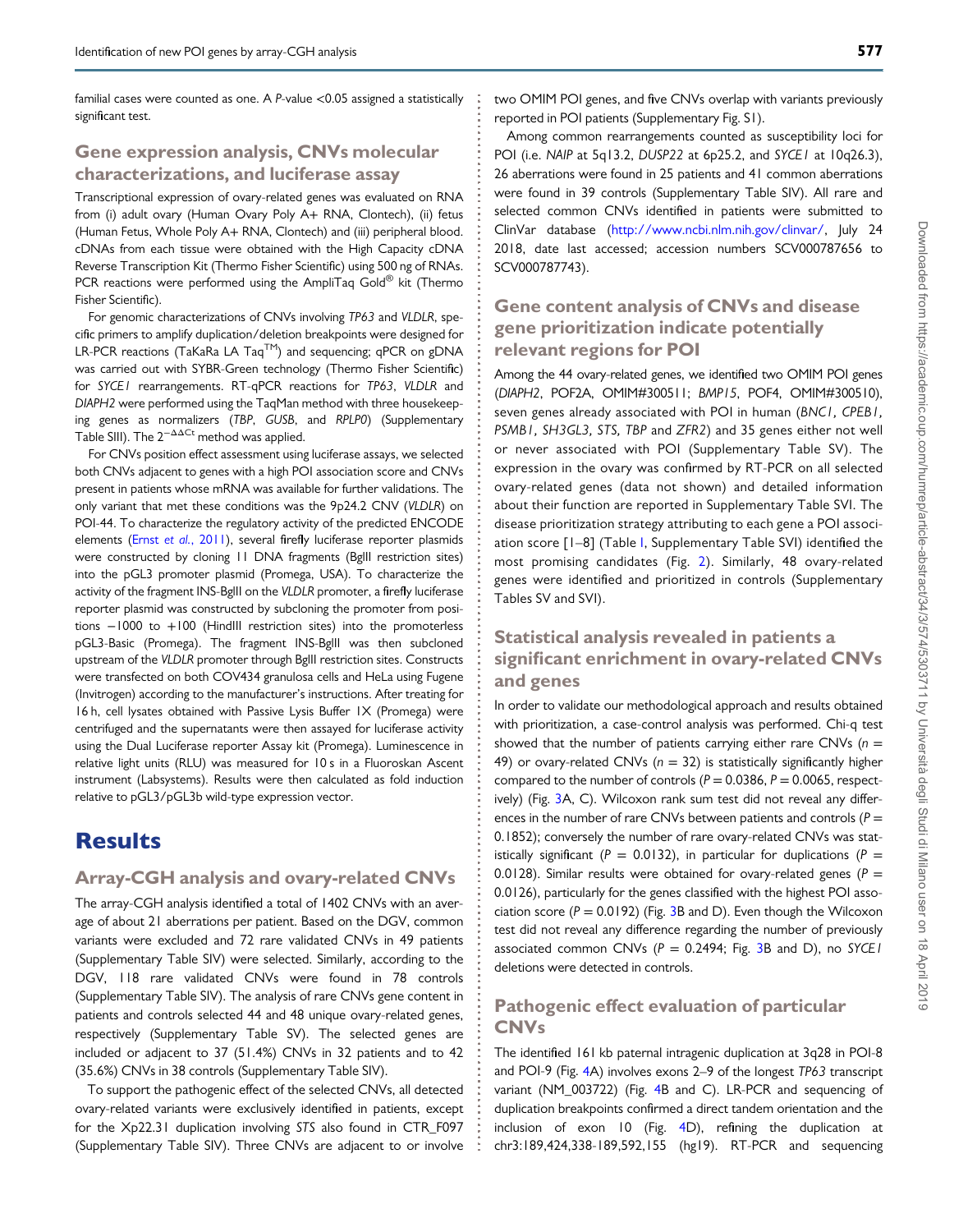<span id="page-4-0"></span>

Figure 2 Schematic view of genes according to their distribution among POI association scores from 1 (low) to 8 (high) and related functional categories.



Figure 3 Case-control statistical analysis. (A) Pearson Chi-q test. Significant P-values (<0.05) are in bold. (B) Wilcoxon rank sum test without continuity correction. Mean and standard deviation (SD) are represented for both cases and controls. Significant P-values (<0.05) are in bold. ( $C$  and D) Ideogram view showing the results of Chi-q and Wilcoxon tests, respectively.

÷

reactions specific for exon junction 10-2 confirmed that 3q28 duplication produces an aberrant transcript without disruption of the reading frame (Fig. [4](#page-5-0)E). RT-qPCRs carried out on junction 7–8, 11–12

indicated that TP63 transcript levels in the patient are comparable to that in controls, and only a small amount of the duplicated aberrant mRNA is present (about 30% of the total level) (Fig. [4E](#page-5-0)). Since the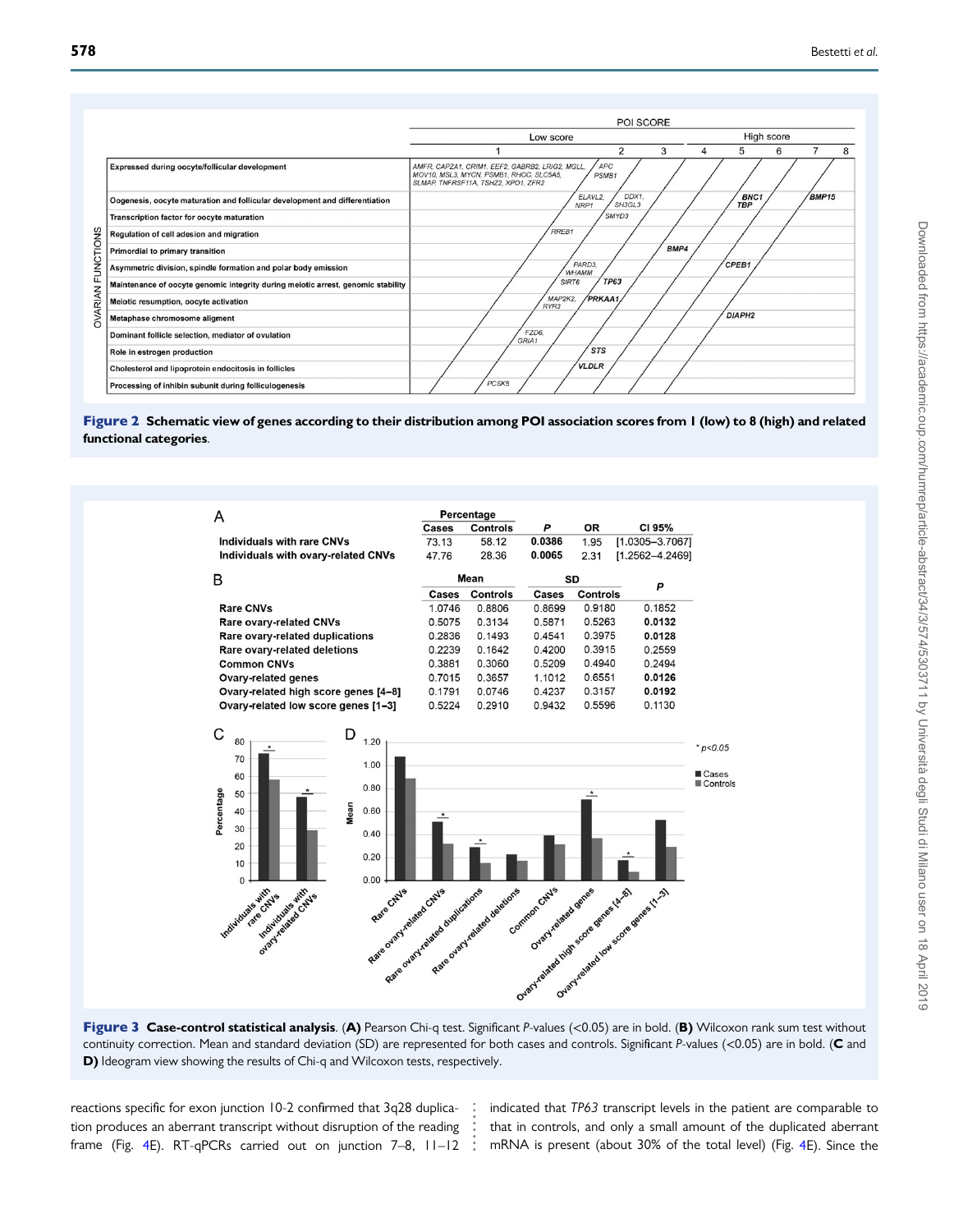<span id="page-5-0"></span>

Figure 4 Molecular characterization of TP63 gene duplication. (A) array-CGH profile output. (B) Duplication view according to UCSC genome browser; intragenic duplication is represented by a blue bar from IVS1 to IVS9. (C) TP63 isoforms are shown with the respective duplicated portion of 161 kb based on array-CGH results. (D) Duplication breakpoint characterization on gDNA performed by LR-PCR and sequencing with specific primers for the duplicated allele is shown (direct tandem orientation is considered); an overlapping sequence of 11 bp between the breakpoint junctions in IVS11 and IVS1 is shown. (E) Wild-type mRNA and mutated transcript with the relative sequences are shown. RT-qPCR analysis revealed a statistically significant TP63 overexpression in patients compared to controls which is indicative of the amount of the aberrant transcript. (F) Wild-type and hypothetical aberrant Tp63 proteins are shown.

reading frame is unaffected and that wild-type Tp63 protein is composed of 680 aa, the hypothetical aberrant protein might be formed by 1109 aa (Fig. 4F).

Although 11 CNVs might be perturbed by position effect, we focused our attention on deletion at 9p24.2 in POI-44 because it involves the high score gene VLDLR and patient mRNA was available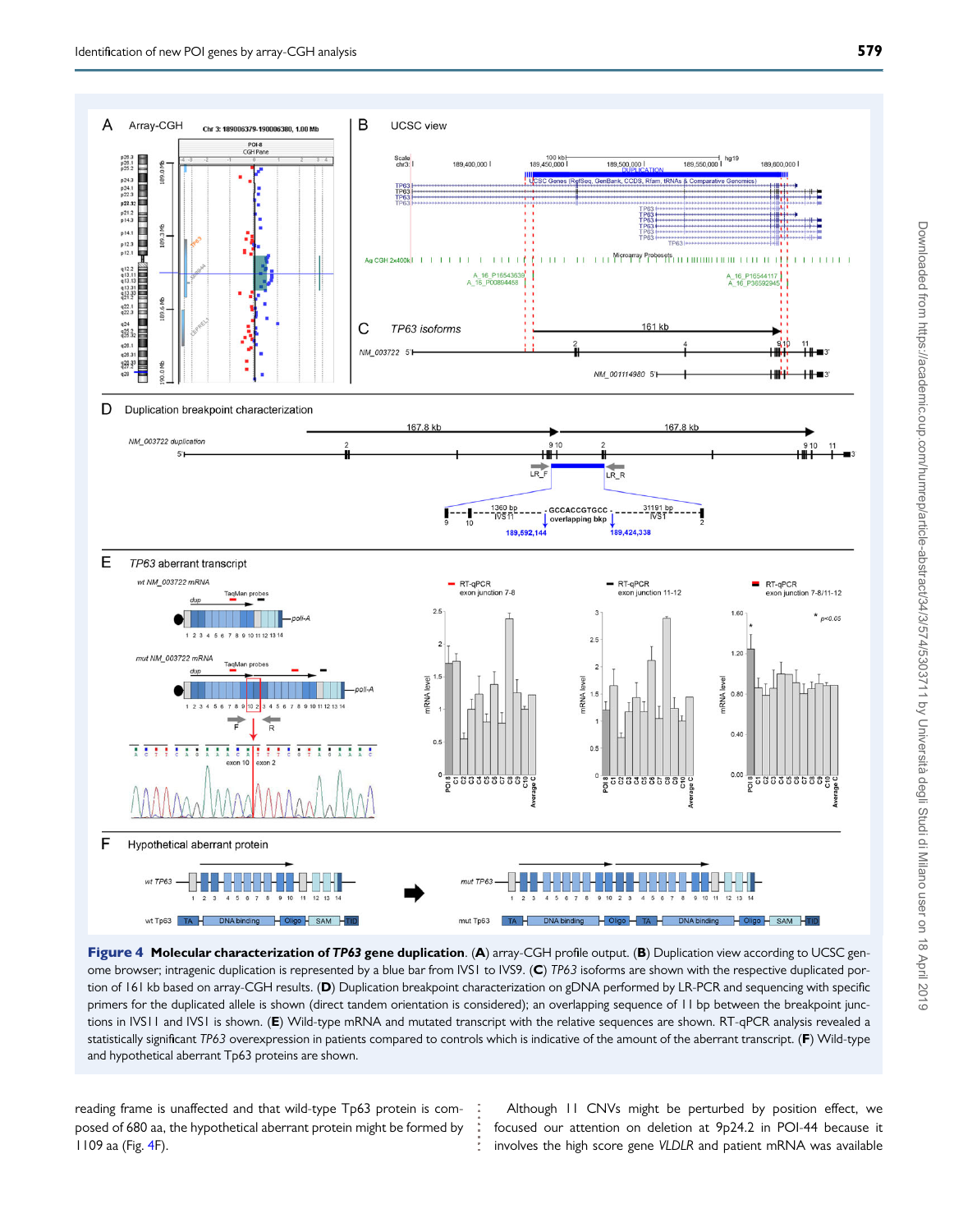<span id="page-6-0"></span>

Figure 5 Molecular characterization of 9p24.2 deletion. (A) array-CGH profile output. (B) Deletion view according to UCSC genome browser; deletion is represented by a red bar from VLDLR 3'UTR to downstream. Primers used for LR-PCR analysis are shown and the relative output is enlarged below the red bar. Regulatory elements included are shown (E1, E2, enhancers; INS, insulator). (C) Luciferase assay experiments using both HeLa and COV434 cell lines. Ideograms showing the chemiluminescent emission for each construct are depicted. (D) RT-qPCR analysis highlighted in patient a dramatic downregulation of VLDLR mRNA compared to the average of controls. (E) The heterozygosity assay specific for rs6148 in VLDLR exon 14 showed a mono-allelic expression.

for further studies. Array-CGH analysis revealed a four-probe deletion of about 14.6 kb (chr9:2654,203-2668,811, hg19), involving VLDLR 3'UTR (NM\_003383) and predicted regulatory elements (Fig. 5A and B). LR-PCR and sequencing revealed that the VLDLR gene was preserved confirming a deletion of 12.4 kb (chr9:2656,920-2669,483, hg19) (Fig. 5B). Through luciferase assays, the region containing the predicted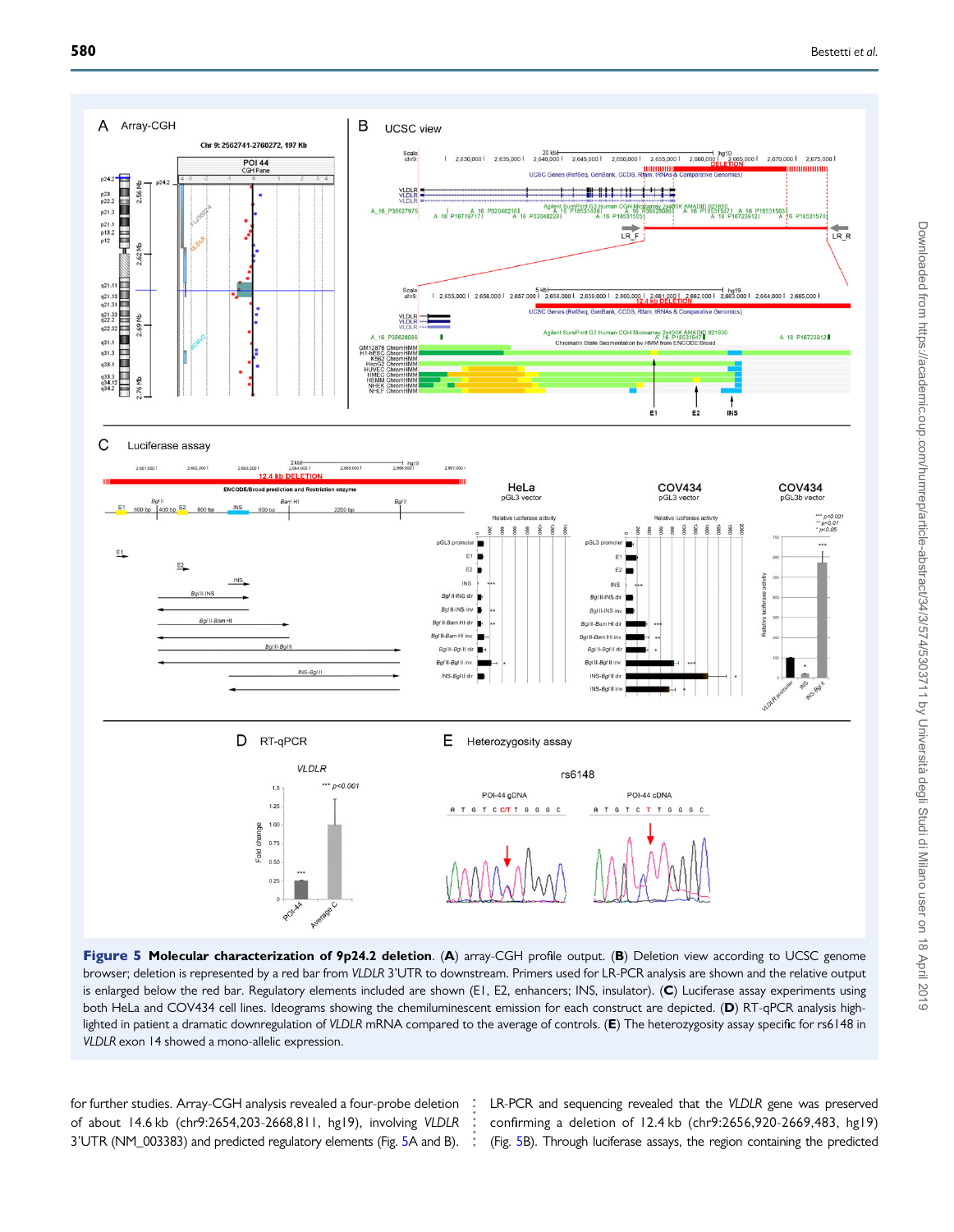insulator and the 3000 bp downstream (INS-BglII) showed a strong specific enhancer effect in COV434, and particularly on the VLDLR promoter (Fig. [5](#page-6-0)C). Indeed, RT-qPCR performed on patient peripheral blood cDNA revealed a significant transcript downregulation  $(P < 0.001)$ ; Fig. [5D](#page-6-0)). Accordingly, the identification on the patients' DNA of a heterozygous SNP (rs6148) in the coding region, highlighted mono-allelic mRNA expression (Fig. [5D](#page-6-0)).

Regarding the intronic duplication at Xq21.33 involving DIAPH2 IVS26 and the entire long non-coding RNA (DIAPH2-antisense), RTqPCR was performed on POI-6 blood mRNA to evaluate a possible DIAPH2 alteration, but no mRNA level changes were detected in the analyzed tissue (data not shown).

CNVs at 10q26.3 involving CYP2E1 and SYCE1 were identified in patients and controls. Namely, a deletion in POI-60 and a duplication in POI-9, POI-11, POI-17, POI-62, CTR F003, CTR F008, CTR\_F021, CTR\_F053, CTR\_F084, and CTR\_F086. To evaluate any differences between patients and controls SYCE1 duplication CNVs, which might explain a different variant effect reflecting a diverse phenotype, qPCR experiments were carried out to clarify SYCE1 5'UTR complete or partial involvement. The analyses revealed no differences between POI patients and controls rearrangements (Supplementary Fig. S2).

## **Discussion**

We report an array-CGH study, carried out on a cohort of 67 46,XX young patients with PA or OD, which identified both old and novel (i.e. TP63 and VLDLR) potentially deleterious CNVs for ovarian function with a detection rate of 47.8%. The study carried out on a control cohort confirmed the rarity of identified variants and their possible involvement in POI pathogenesis: it revealed a significant enrichment in the number of patients presenting ovary-related variants compared to controls, and similarly in the number of ovary-related CNVs, genes and high score genes (Fig. [3](#page-4-0)). Despite ovary-related rare CNVs being identified also in controls, most of them likely do not exert any effect on the gene content expression, thus being less deleterious rearrangements compared to those of patients. In contrast, as previously reported (Tsuiko et al.[, 2016\)](#page-9-0), no differences in the number of selected common variants were found between patients and controls suggesting that common CNVs might enhance the POI burden in com-bination with other variants (Fig. [3](#page-4-0)).

Besides the identification of CNVs involving POI genes, such as DIAPH2 and BMP15, we detected variants previously reported on POI cohorts, supporting their contribution in disease pathogenesis (Supplementary Fig. S1). Among them, the 15q25.2 deletion (POI 54), involving the ovary-related genes CPEB1, BNC1, WHAMM, SH3GL3, and BTBD1, was previously identified in five POI unrelated patients [\(McGuire](#page-9-0) et al., 2011; Hyon et al.[, 2016](#page-8-0); [Tsuiko](#page-9-0) et al., 2016). Based on the severe phenotype of most patients (PA or early SA), it can be hypothesized that such a variant might contribute to an early onset of POI and that CPEB1 can be considered a leading candidate for ovarian failure because it is involved in synaptonemal complex formation during oocyte maturation ([Tay and Richter, 2001](#page-9-0)). The additional identification of a homozygous microdeletion involving CPEB1 IVS1 (POI-46) further support its role in POI pathogenesis. The 15q25.2 region seems a POI-specific locus as other ovary-related genes are included, such as the high prioritized BNC1 which plays a role in mouse oocytes

differentiation and causes its knock-out mouse to be sub-fertile [\(Tian](#page-9-0) et al.[, 2001](#page-9-0)).

The duplications at 6q27 (POI-53) and at 19p13.3 (POI-63) involving TBP and ZFR2, respectively, had been previously reported in single cases ([Norling](#page-9-0) et al., 2014; [Tsuiko](#page-9-0) et al., 2016). TBP is essential for mouse oocyte maturation ([Gazdag](#page-8-0) et al., 2007; Sun et al.[, 2013\)](#page-9-0), whereas only expression in follicles is known for ZFR2, whose role in the ovary is still unknown (Fig. [2\)](#page-4-0).

Another reported CNV, of uncertain significance because it was shared between patients and controls (Supplementary Fig. S1), was the duplication encompassing the STS gene which is involved in the steroidogenesis ([Otsuka](#page-9-0) et al., 2005). Besides its previous identification in two SA patients ([Quilter](#page-9-0) et al., 2010; [Tsuiko](#page-9-0) et al., 2016), the evidence of the same CNV in controls highlights its unclear role in POI pathogenesis.

Deletions or duplications at 10q26.3 encompassing SYCE1 gene (Supplementary Fig. S2) had been previously reported in several POI cohorts [\(McGuire](#page-9-0) et al., 2011; Zhen et al.[, 2013;](#page-9-0) [de Vries](#page-8-0) et al., 2014; [Jaillard](#page-9-0) et al., 2016; [Tsuiko](#page-9-0) et al., 2016). SYCE1 plays a role in the synaptonemal complex stability during meiosis (Costa et al.[, 2005](#page-8-0)) and its haploinsufficiency in mouse causes oocytes apoptosis and infertility [\(Bolcun-Filas](#page-8-0) et al., 2009). In humans, a nonsense homozygous mutation in the SYCE1 gene, observed in two POI sisters might have a simi-lar effect [\(de Vries](#page-8-0) et al., 2014). Supporting its pathogenic role, we found the SYCE1 deletion only in patients (POI-60) but not among controls, confirming a frequency (1.49%) similar to that previously reported (Tsuiko et al.[, 2016\)](#page-9-0). Conversely, SYCE1 duplication was found with a similar frequency among patients and controls (5.97% and 4.48%, respectively) and should not have any POI susceptibility role.

Our array-CGH analysis and the prioritization method uncovered 'high score genes' such as TP63 (3q28) and VLDLR (9p24.2). TP63 encodes a protein belonging to the p53 family and point mutations are associated in autosomal dominant manner with a wide phenotypic spectrum (OMIM#603273) including ADULT and Rapp-Hodgkin syndromes. In sisters, POI-8 and POI-9 no TP63-phenotypes were observed probably due to a different genetic defect. What is consistent with their POI disorder, is that TP63 turns out to be a main regulator of female germ cells genomic integrity during meiotic arrest [\(Suh](#page-9-0) et al.[, 2006\)](#page-9-0) and its knockout mice are infertile because oocytes do not undergo apoptosis after DNA damage ([Deutsch](#page-8-0) et al., 2011; [Kim](#page-9-0) [and Suh, 2014](#page-9-0)). Indeed, TP63 intragenic duplications, affecting the main functional domain of the protein (p-53 DNA binding domain), give rise to a stable aberrant mRNA in patients, and consequently a reduction of Tp63 activity might have deleterious effects on the oogenesis through an impaired function on genome integrity maintenance. Interestingly POI-8 and POI-9 are also carriers of a predicted probably damaging BMP15 heterozygous mutation (p.Y235C) [\(Di Pasquale](#page-8-0) et al.[, 2004](#page-8-0)), and we propose that the combination of TP63 and BMP15 alterations contributes to the ovarian dysgenesis seen in both sisters, consistent with the recently reported oligogenic architecture of early onset POI ([Bouilly](#page-8-0) et al., 2016).

VLDLR in humans is relevant for steroidogenesis as its expression in granulosa cells of pre-ovulatory follicles retains a relevant role in lipoprotein endocytosis during follicular growth [\(Murata](#page-9-0) et al., 1998). Moreover, in hens with VLDLR point mutations, the oocytes fail to grow and therefore undergo atresia causing anovulation and sterility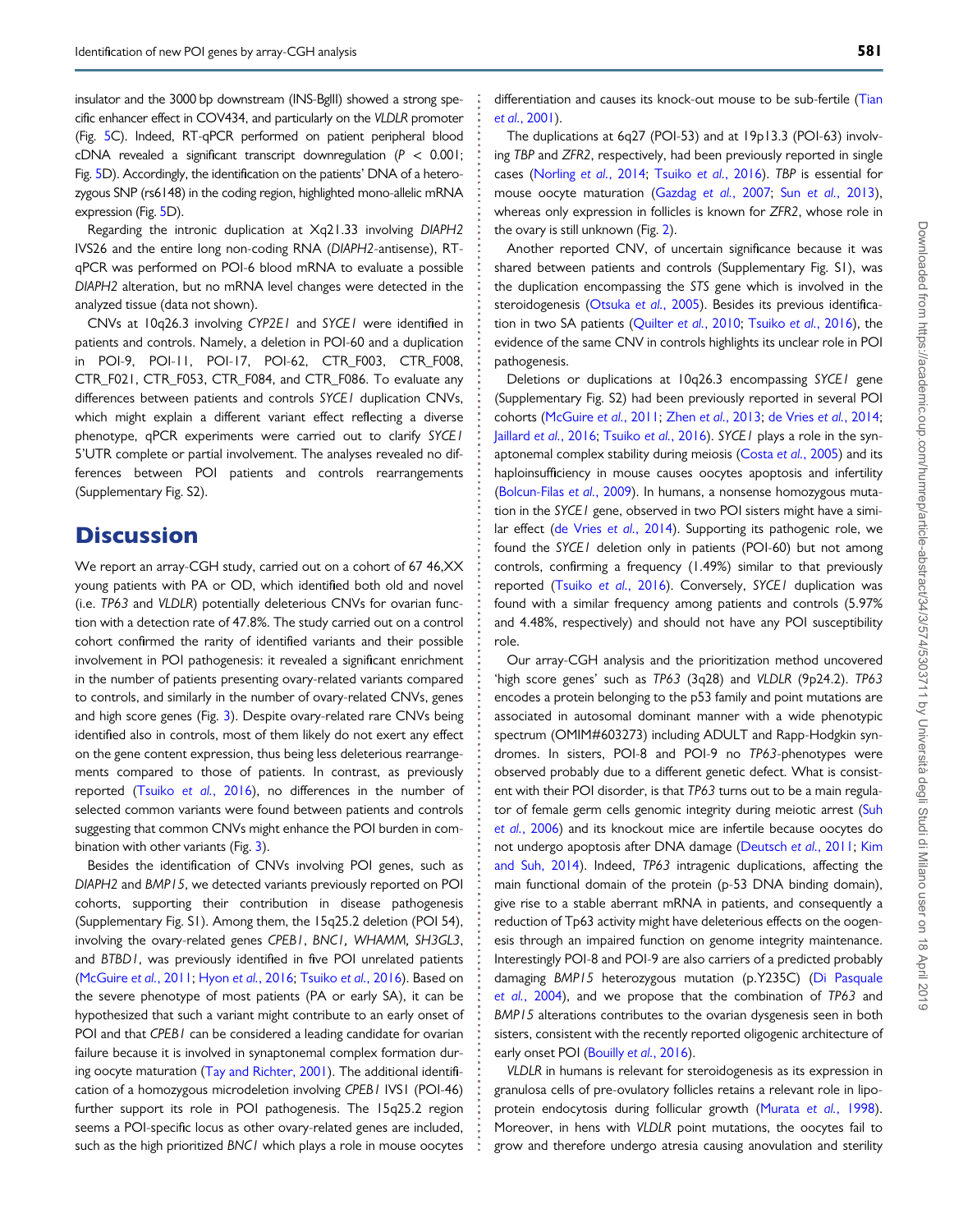<span id="page-8-0"></span>(Bujo et al., 1995). In POI-44, based on our results, the observed deletion far (2.4 kb) from VLDLR 3'UTR mediates a position effect on the gene, and consistent with its ovarian function, we propose that VLDLR haploinsufficiency could alter cholesterol endocytosis in the ovary leading to an impaired folliculogenesis.

Although further functional studies are needed to clarify and prove TP63 and VLDLR involvement on POI phenotype, the whole of these array-CGH data identified novel pathogenic mechanisms for POI and supported the extremely wide genetic heterogeneity of this disease. The combination of extremely and moderately rare variants in an individual patients confirms that the oligogenic architecture can frequently underlie POI with PA or an early age at onset. In such a context, the combination of array-CGH with next generation sequencing represents the most suitable approach to obtain a comprehensive genetic characterization of POI patients.

## Supplementary data

Supplementary data are available at Human Reproduction online.

## Acknowledgments

The authors thank the patients and their families for cooperation.

## Authors' roles

IB: study design, analysis and interpretation of clinical and experimental data, CNV characterizations, statistical analyses, manuscript preparation; CCast: study design, analysis and interpretation of control array-CGH data; AS: qPCR analyses for CNVs characterization; CCasl: Luciferase analysis, RT-qPCR; CS: clinical data collection, statistical analysis; RR, IF: clinical data collection; MC: interpretation of experimental data; AP: Luciferase analysis; DT, LP: clinical data collection, critical revision of the manuscript; AM: clinical data collection, Luciferase analysis, critical revision of the manuscript; PF: study design, analysis and interpretation of clinical and experimental data, critical revision of the manuscript. All authors read and approved the final manuscript.

## Funding

This study was supported by Italian Ministry of Health grants 'Ricerca Corrente' to IRCCS Istituto Auxologico Italiano (08C203\_2012) and 'Ricerca Finalizzata' funds for Young Researchers (GR-2011- 02351636, BIOEFFECT) to RR.

## Conflict of interest

The authors declare that they have no conflict of interests.

## References

Aboura A, Dupas C, Tachdjian G, Portnoi MF, Bourcigaux N, Dewailly D, Frydman R, Fauser B, Ronci-Chaix N, Donadille B et al. Array comparative genomic hybridization profiling analysis reveals deoxyribonucleic acid copy number variations associated with premature ovarian failure. J Clin Endocrinol Metab 2009;94:4540–4546.

- Beck-Peccoz P. Persani L. Premature ovarian failure. Orphanet I Rare Dis 2006;1:9.
- Bolcun-Filas E, Hall E, Speed R, Taggart M, Grey C, de Massy B, Benavente R, Cooke HJ. Mutation of the mouse Syce1 gene disrupts synapsis and suggests a link between synaptonemal complex structural components and DNA repair. PLoS Genet 2009;5:e1000393.
- Bouilly J, Beau I, Barraud S, Bernard V, Azibi K, Fagart J, Fèvre A, Todeschini AL, Veitia RA, Beldjord C et al. Identification of multiple gene mutations accounts for a new genetic architecture of primary ovarian insufficiency. J Clin Endocrinol Metab 2016; 101:4541-4550.
- Bujo H, Yamamoto T, Hayashi K, Hermann M, Nimpf J, Schneider WJ. Mutant oocytic low density lipoprotein receptor gene family member causes atherosclerosis and female sterility. Proc Natl Acad Sci USA 1995; 92:9905–9909.
- Castronovo C, Rossetti R, Rusconi D, Recalcati MP, Cacciatore C, Beccaria E, Calcaterra V, Invernizzi P, Larizza D, Finelli P et al. Gene dosage as a relevant mechanism contributing to the determination of ovarian function in Turner syndrome. Hum Reprod 2014;29:368–379.
- Chapman C, Cree L, Shelling AN. The genetics of premature ovarian failure: current perspectives. Int J Womens Health 2015;7:799–810.
- Costa Y, Speed R, Ollinger R, Alsheimer M, Semple CA, Gautier P, Maratou K, Novak I, Hoog C, Benavente R et al. Two novel proteins recruited by synaptonemal complex protein 1 (SYCP1) are at the centre of meiosis. *J Cell Sci* 2005; **I 18**:2755-2762.
- Cox L, Liu JH. Primary ovarian insufficiency: an update. Int J Womens Health 2014;6:235–243.
- de Vries L, Behar DM, Smirin-Yosef P, Lagovsky I, Tzur S, Basel-Vanagaite L. Exome sequencing reveals SYCE1 mutation associated with autosomal recessive primary ovarian insufficiency. J Clin Endocrinol Metab 2014;99:E2129–E2132.
- Deutsch GB, Zielonka EM, Coutandin D, Weber TA, Schafer B, Hannewald J, Luh LM, Durst FG, Ibrahim M, Hoffmann J et al. DNA damage in oocytes induces a switch of the quality control factor TAp63alpha from dimer to tetramer. Cell 2011;144:566-576.
- Di Pasquale E, Beck-Peccoz P, Persani L. Hypergonadotropic ovarian failure associated with an inherited mutation of human bone morphogenetic protein-15 (BMP15) gene. Am J Hum Genet 2004;75:106-111.
- Dudding TE, Lawrence O, Winship I, Froyen G, Vandewalle J, Scott R, Shelling AN. Array comparative genomic hybridization for the detection of submicroscopic copy number variations of the X chromosome in women with premature ovarian failure. Hum Reprod 2010;25:3159– 3160.
- Ernst J, Kheradpour P, Mikkelsen TS, Shoresh N, Ward LD, Epstein CB, Zhang X, Wang L, Issner R, Coyne M et al. Mapping and analysis of chromatin state dynamics in nine human cell types. Nature 2011;473:43-49.
- Fonseca DJ, Patino LC, Suarez YC, de Jesus Rodriguez A, Mateus HE, Jimenez KM, Ortega-Recalde O, Diaz-Yamal I, Laissue P. Next generation sequencing in women affected by nonsyndromic premature ovarian failure displays new potential causative genes and mutations. Fertil Steril 2015;104:154–162.
- Gazdag E, Rajkovic A, Torres-Padilla ME, Tora L. Analysis of TATAbinding protein 2 (TBP2) and TBP expression suggests different roles for the two proteins in regulation of gene expression during oogenesis and early mouse development. Reproduction 2007; 134:51-62.
- Goswami D, Conway GS. Premature ovarian failure. Hum Reprod Update 2005;11:391–410.
- Huhtaniemi I, Hovatta O, La Marca A, Livera G, Monniaux D, Persani L, Heddar A, Jarzabek K, Laisk-Podar T, Salumets A et al. Advances in the molecular pathophysiology, genetics, and treatment of primary ovarian insufficiency. Trends Endocrinol Metab 2018;29:400–419.
- Hyon C, Mansour-Hendili L, Chantot-Bastaraud S, Donadille B, Kerlan V, Dode C, Jonard S, Delemer B, Gompel A, Reznik Y et al. Deletion of